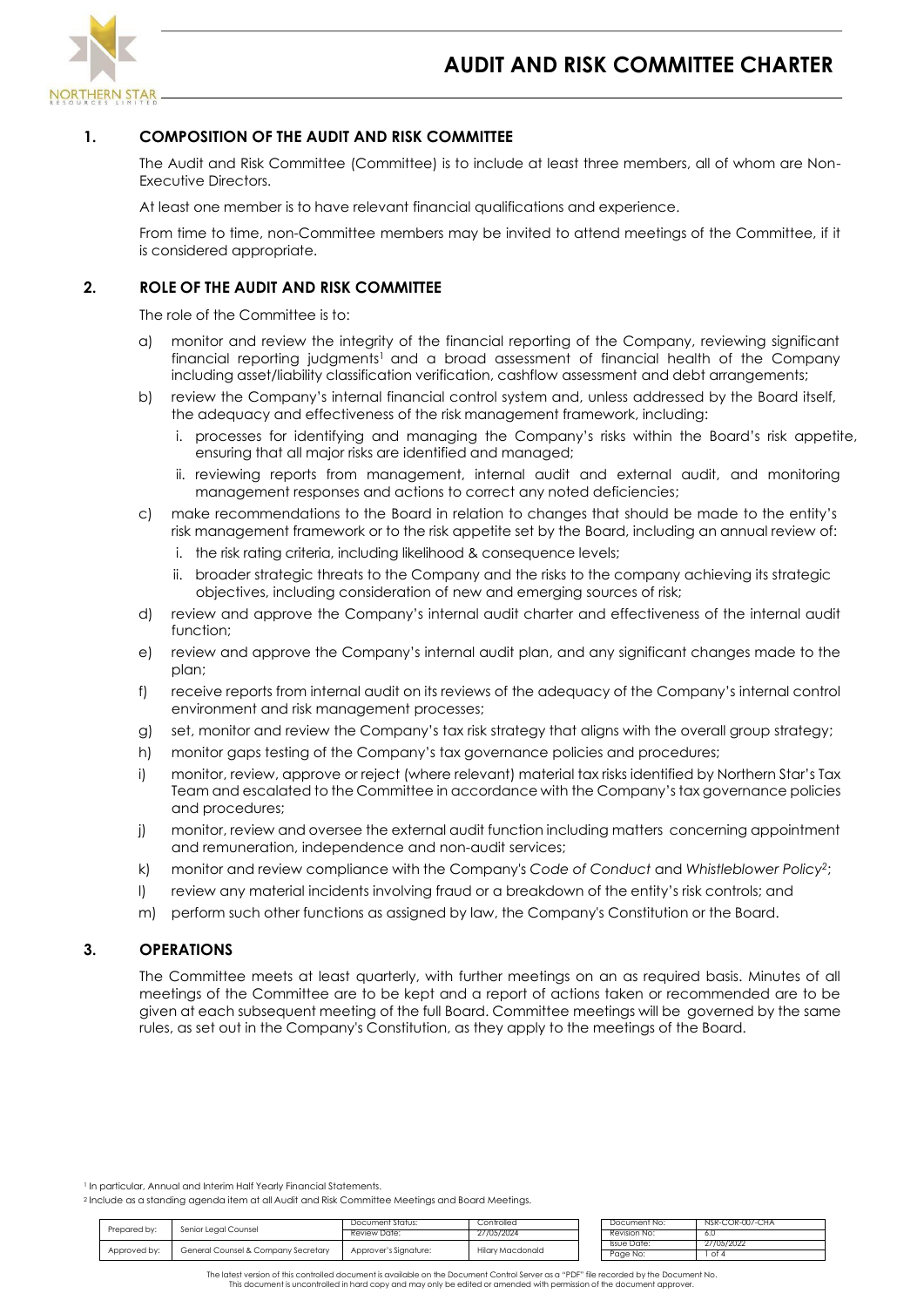

# **4. AUTHORITY AND RESOURCES**

The Company is to provide the Committee with sufficient resources to undertake its duties, including provision of educational information on accounting policies and other financial topics relevant to the Company, and such other relevant materials requested by the Committee.

The Committee has rights of access to management and has the authority to seek explanations and additional information from the Company's external auditors, without management present, when required.

The Committee has the power to conduct or authorise investigations into any matters within the Committee's scope of responsibilities. The Committee has the authority, as it deems necessary or appropriate, to retain independent legal, accounting or other advisors.

## **5. REPORTING TO THE BOARD AND SHAREHOLDERS**

The Committee is to report to the Board at least half yearly on the following matters:

- assessment of whether external reporting is consistent with Committee members' information and knowledge and is adequate for Shareholder needs;
- assessment of the management processes supporting external reporting;
- recommendations for amending the Company's *Procedures for the Selection and Appointment of the External Auditor* and procedures for the rotation of external audit engagement partners;
- recommendations for the appointment or, if necessary, the removal of the external auditor;
- assessment of the performance and independence of the external auditors. Where the external auditor provides non-audit services, the report should state whether the Audit and Risk Committee is satisfied that provision of those services has not compromised the auditor's independence; and
- the results of the Committee's review of risk management and internal control systems.

The Chair of the Audit and Risk Committee, if appointed, is to be present at the annual general meeting to answer questions, through the Chairman of the Board.

#### **6. RESPONSIBILITIES**

Annual responsibilities of the Committee are as set out in the Audit and Risk Committee Charter – Annual Action Points (attached).

|              | Senior Leaal Counsel                | Document Status:      | Controlled              | Document No: | NSR-COR-007-CHA |
|--------------|-------------------------------------|-----------------------|-------------------------|--------------|-----------------|
| Prepared by: |                                     | Review Date:          | 27/05/2024              | Revision No: | -6.U            |
|              |                                     |                       |                         | Issue Date:  | 27/05/2022      |
| Approved by: | General Counsel & Company Secretary | Approver's Signature: | <b>Hilary Macdonald</b> | Page No:     | $2$ of $4$      |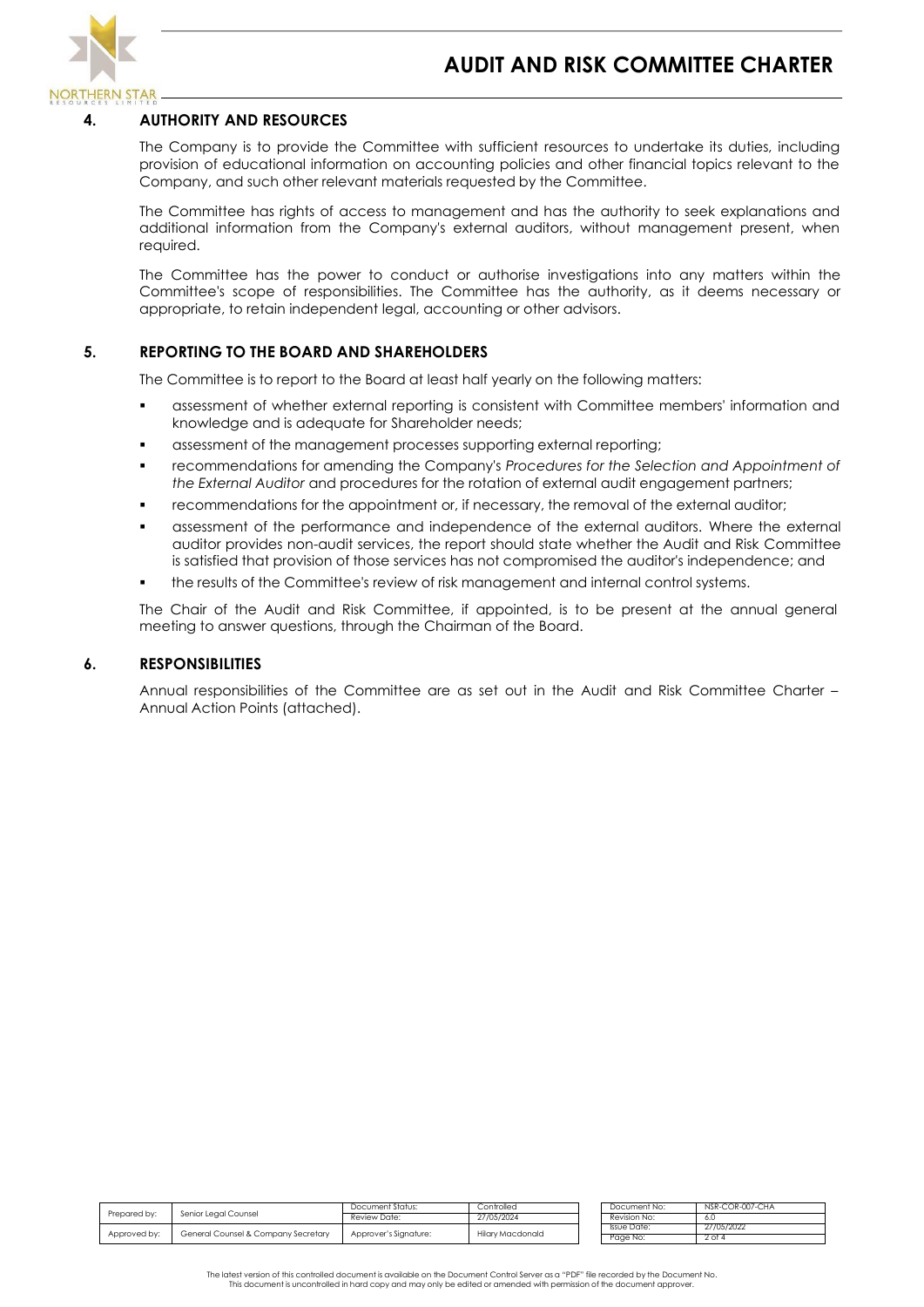

## **ANNUAL ACTION POINTS**

The Audit and Risk Committee will monitor its obligations under the Audit and Risk Committee Charter by addressing the following action points at the designated quarterly meetings<sup>3</sup>, and documenting relevant information in Committee Minutes for presentation to the Board.

| Item | <b>Financial Reporting and Internal Controls</b>                                                                                                                                                                              | Q1           | Q2 | Q3 | Q4 |
|------|-------------------------------------------------------------------------------------------------------------------------------------------------------------------------------------------------------------------------------|--------------|----|----|----|
| 1.1  | Review half-year, annual and, if applicable, quarterly financial statements                                                                                                                                                   | ✓            |    | ✓  |    |
| 1.2  | Assess management's selection of accounting policies and principles                                                                                                                                                           | ✓            |    | ✓  |    |
| 1.3  | Consider the external audit of the financial statements and the external auditor's report<br>thereon including an assessment of whether external reporting is consistent with<br>Committee members' information and knowledge | $\checkmark$ |    | ✓  |    |
| 1.4  | Consider internal controls including the Company's policies and procedures to<br>assess, monitor and manage financial risks (and other business risks if authorised)                                                          | ✓            |    |    |    |
| 1.5  | Assess if the external auditor's report is adequate for Shareholder needs                                                                                                                                                     | ✓            |    | ✓  |    |
|      |                                                                                                                                                                                                                               |              |    |    |    |
| Item | Annual and half yearly meeting with External Auditor                                                                                                                                                                          | Q1           | Q2 | Q3 | Q4 |
| 2.1  | Discuss the Company's choice of accounting policies and methods, and any<br>recommended changes                                                                                                                               | ✓            |    | ✓  |    |
| 2.2  | Discuss the adequacy and effectiveness of the Company's internal controls                                                                                                                                                     | ✓            |    | ✓  |    |
| 2.3  | Discuss any significant findings and recommendations of the external auditor and<br>isa sun sun isa sa iskla wa sun a isa sa kabana ka-                                                                                       | ✓            |    | ✓  |    |

| management's response thereto                                                         |  |  |
|---------------------------------------------------------------------------------------|--|--|
| Discuss any difficulties or disputes with management encountered during the course of |  |  |
| the audit including any restrictions or access to required information                |  |  |

| Item | <b>External Auditor</b>                                                                                                                            | Q1 | Q2 | Q3 | Q4 |
|------|----------------------------------------------------------------------------------------------------------------------------------------------------|----|----|----|----|
| 3.1  | Review the Company's Procedure for the Selection, Appointment and Rotation of<br>External Auditor                                                  |    |    |    |    |
| 3.2  | Recommend to the Board to appoint and, if necessary, remove the external<br>auditor and approve the terms on which the external auditor is engaged |    |    |    |    |
| 3.3  | Establish/review permissible services that the external auditor may perform for the<br>Company and pre-approve all audit/non-audit services        |    |    |    |    |
| 3.4  | Confirm the independence of the external auditor, including reviewing theexternal<br>auditor's non-audit services and related fees                 |    |    |    |    |
| 3.5  | Assess the overall performance of the external auditor                                                                                             |    |    |    |    |

| Item | Internal audit                                                                                                                                  | Q1 | Q2 | Q3 | Q4 |
|------|-------------------------------------------------------------------------------------------------------------------------------------------------|----|----|----|----|
| 4.   | Review the Company's internal audit plan                                                                                                        |    |    |    |    |
| 4.2  | Receive reports from internal audit on its reviews of the adequacy of the Company's<br>internal control environment and status of audit actions |    |    |    |    |

| ltem | <b>Risk management and insurance</b>                                                                                                    | Q1 | Q2 | Q3 | Q4 |
|------|-----------------------------------------------------------------------------------------------------------------------------------------|----|----|----|----|
| 5.1  | Review and discuss strategic risk register                                                                                              |    |    |    |    |
| 5.2  | Review and discuss key operational risks (for sites)                                                                                    |    |    |    |    |
| 5.3  | Review and discuss the annual insurance program                                                                                         |    |    |    |    |
| 5.4  | Receive reports on risk management activities and key actions being taken by<br>management to improve the Company's control environment |    |    |    |    |
| 5.5  | Review a tax update and any material items in the Tax Risk Register                                                                     |    |    |    |    |

| Item | <b>Internal Communications and Reporting</b>                                                                                     | Q1 | Q2 | Q3 | Q4 |
|------|----------------------------------------------------------------------------------------------------------------------------------|----|----|----|----|
| 6.1  | Provide the report described in clause 5 of this Audit and Risk Committee Charter                                                |    |    |    |    |
| 6.2  | Regularly update the Board about Committee activities and make appropriate<br>recommendations                                    |    |    |    |    |
| 6.3  | Ensure the Board is fully aware of matters which may significantly impact the<br>financial conditions or affairs of the business |    |    |    |    |

<sup>3</sup>Quarterly meetings means meetings held in the financial year quarters as detailed below: (Q1 = July-September, Q2 = October-December, Q3 = January-March, and Q4 = April-June).

|              |                                     | Document Status:      | Controlled       | Document No: | NSR-COR-007-CHA |
|--------------|-------------------------------------|-----------------------|------------------|--------------|-----------------|
| Prepared by: | Senior Leaal Counsel                | Review Date:          | 27/05/2024       | Revision No: |                 |
|              |                                     |                       |                  | Issue Date:  | 27/05/2022      |
| Approved by: | General Counsel & Company Secretary | Approver's Signature: | Hilary Macdonald | Page No:     | 3 of 4          |

The latest version of this controlled document is available on the Document Control Server as a "PDF" file recorded by the Document No.<br>This document is uncontrolled in hard copy and may only be edited or amended with perm